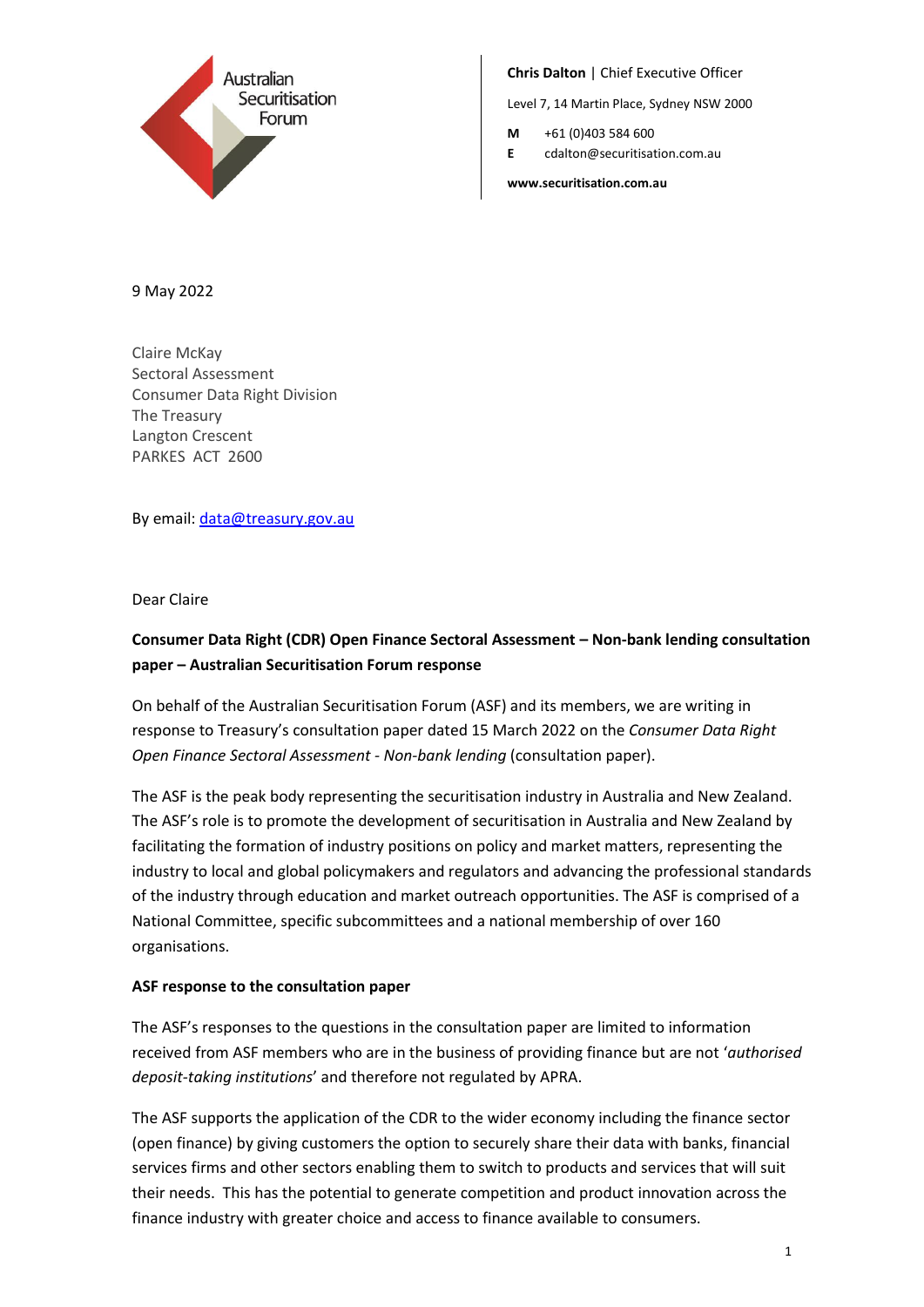However, the expansion of CDR to the non-bank lending sector (including smaller and emerging lenders) should be carefully considered for the following reasons:

1. The non-bank lending sector in Australia is diverse and cannot be defined by a single statutory definition. A key aspect of the CDR assessment process is to define the scope of data holders of open finance and determine under what statutory regime non-banks can be captured for this purpose. Although it is often thought that non-banks are credit providers and therefore required to hold an '*Australian Credit Licence*' (ACL), there are many specialist non-bank business lenders who are not required to hold an ACL or other licence because they do not provide credit in the terms specified under the ASIC Act.

Similarly, the Financial Sector (Collection of Data) Act (known as FSCODA regime) is unlikely to be an appropriate way to define non-banks for the purpose of CDR because the FSCODA regime was established for statistical reporting purposes only, so its purpose is limited. Therefore, Government needs carefully determine if and how CDR compliance can be applied to an undefined and non-systemically homogenous sector.

The fact that the non-bank sector is not homogeneous may also limit the consumer benefits and outcomes that may be derived through the extension of the CDR to the non-bank sector. The CDR operates most effectively in markets supplying high volume, homogenous products – for example, prime, residential mortgage lending in the bank sector. In these markets, consumers can compare and select products which are essentially fungible based on price. Product sets in the non-banks sector tend to be highly diversified, involve servicing niche markets, and lack the homogeneity required to make CDR an effective policy tool.

2. It is our understanding that the rollout of CDR open finance to ADIs took considerable time to implement from a consumer credit perspective. In our view, the proposed timeframes for mandating CDR compliance for non-bank lenders are too ambitious. A targeted or sequenced approach to applying CDR measures to certain sized non-bank lenders and product types would ensure that CDR does not create undue regulatory and cost burdens for smaller nonbank lenders.

Government might consider designating those non-banks with a specified revenue threshold together with a per product customer number threshold as the first group in the sector to comply. This would allow the sector to develop the requisite knowledge and adjust systems. Product data should be the primary focus as it is most available data among non-banks. Consumer data might follow. However, there is a lot of work to implement transactional based data (as shown in the case of ADIs) and most non-banks do not even have this data due to the diversity of lenders and products in this sector. In other words, it is not a '*one size fits all*' proposition for non-bank lending data.

3. The extent of work and expense required to implement CDR open finance across the nonbank sector should not be underestimated. From a consumer credit perspective, it has taken a period of years for CDR to be rolled out by ADIs. The data requirements of CDR will be extensive for non-banks, particularly the requirement for transaction-based data. Sufficient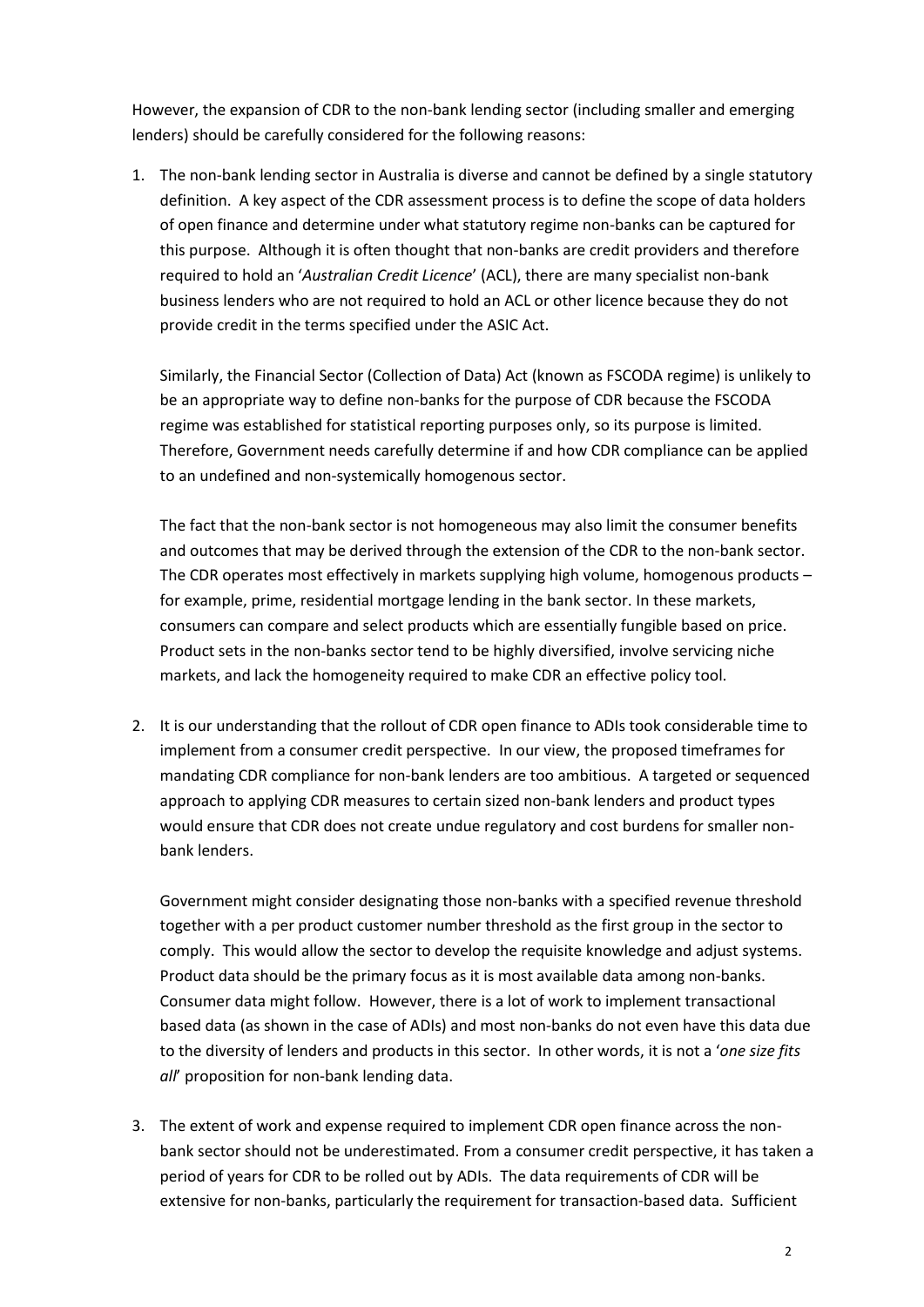time will be needed for non-banks to understand the application of the proposed accreditation system and further privacy considerations for sharing data. If Government wishes to accelerate CDR adoption in this sector, it might consider providing some form of incentive for the development of CDR related technological solutions such as an accredited central data recipient.

In as much as CDR may improve competition, there is always a risk that the additional cost and regulatory burden could put some non-banks at a competitive disadvantage. As already mentioned, the non-bank sector is not as systemically homogenous as is the ADI or bank sector and consequently CDR does not necessarily mean there will be greater competition and consumer choice.

4. Non-bank lenders adopt a range of corporate and trust structures with unrelated entities providing the finance to fund the consumer through securitisation technology. This method of funding is often referred to as '*white labelling'* and involves special purpose vehicles (SPVs) (managed by a corporate trustee) acting as the legal lender of record. Although a number of entities form part of such a lending structure, the consumer's point of reference or lending relationship will always be with the non-bank lender itself.

It is important to ensure that the unrelated entities (including the SPV trustee) are not caught by any CDR compliance requirements as this would create potential duplication and additional costs for the consumer. The non-bank lender who provides a product to a consumer is the primary entity that receives the consumer's information. Therefore, the nonbank lender who sells the products to a consumer should be the designated data holder, not a corporate trustee who, although named as the lender in documentation, performs an ancillary role in the financing structure. A trustee of a securitisation SPV is also exempt as a credit provider under the NCCP regime.

The ASF is of the view that there should be further consultation stages to explore data collection and sharing across the various lending and product groups that comprise the non-bank lending sector before a single CDR open finance compliance regime is imposed on this sector.

The ASF appreciates your consideration of the matters raised in this letter and is more than happy to discuss them in further detail with Treasury and indeed any other matter relating to the Australian securitisation market.

Yours sincerely,

Chris Potton

Chris Dalton, Chief Executive – Australian Securitisation Forum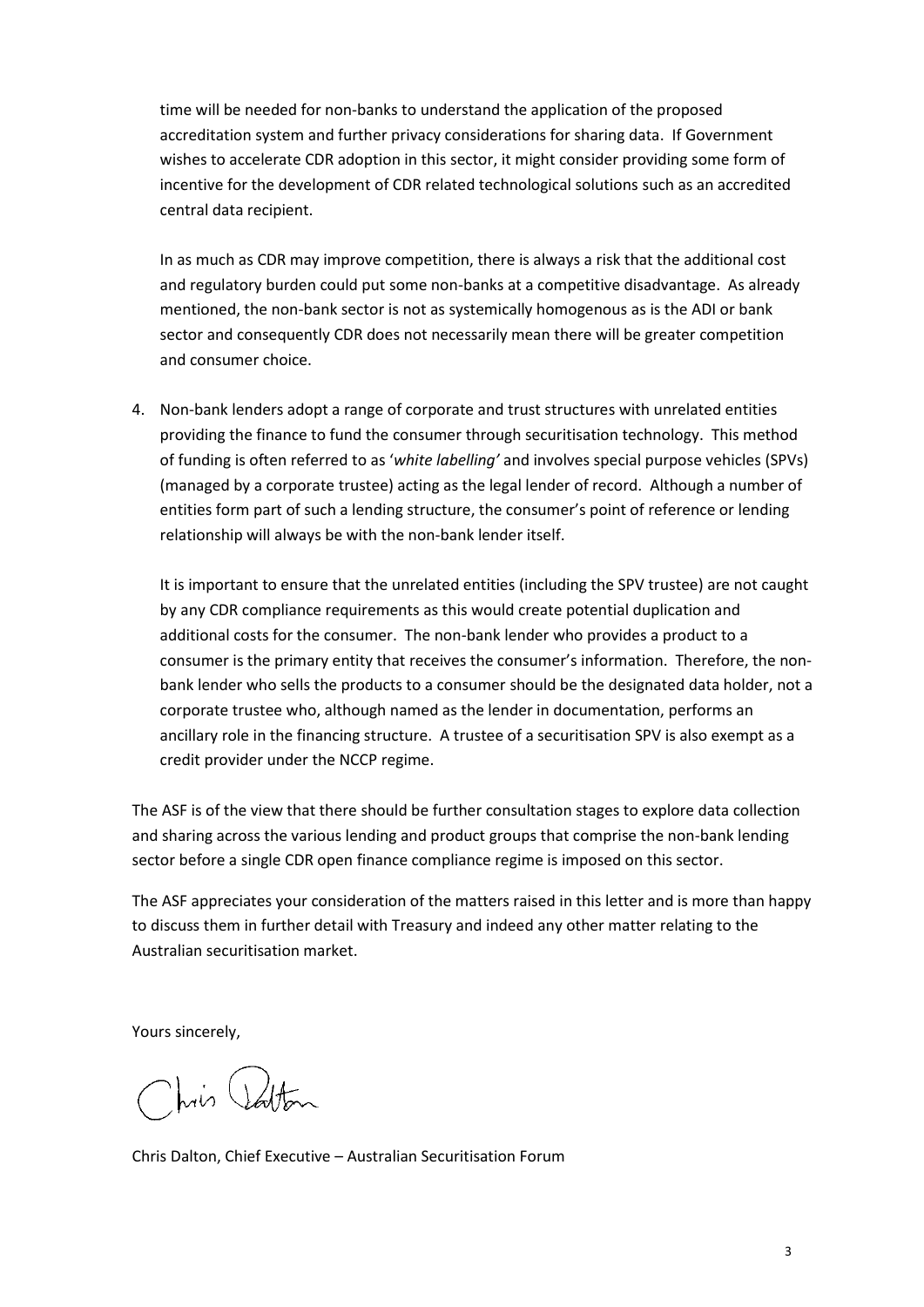### **ASF responses to consultation paper questions**

### **Benefits and use cases**

*1. How could sharing non-bank lending data encourage innovation or new use cases for CDR data? Are there cross-sectoral use cases that non-bank lending data can support, in particular with Open Finance/Banking?* 

Non-bank lenders have different and diversified lending criteria and niche product sets to ADIs and cater to specific markets. For example, non-bank lenders may accommodate market segments that would otherwise find it challenging to obtain loans with ADIs (i.e., self-employed, SMEs seeking unsecured loans, borrowers with previous defaults or bankruptcies).

There are benefits in data sharing within or across sectors. There would be potential gains in efficiency allowing consumers greater access to product data to assist in identifying the suitability of products and services and to the cost of finance. However, this is dependent on the process of customer consent and any limitations imposed by privacy laws on the use of personal information.

*2. May the benefits of sharing non-bank lending data vary across particular consumer groups; for example, vulnerable consumers?* 

Each consumer has specific circumstances. For example, there could be consumers who are vulnerable due to their age, financial situation or physical or mental health. As a consequence, they may not be willing or even able to share services under open finance. In other words, the open finance user base, at least at the initial stages, is probably going to consist of those consumers who are perhaps more financially and technologically perceptive.

*3. Would the designation of non-bank lending improve competition between lenders, including leveling the playing field with banks, or lead to greater market efficiencies?*

While eventually the application of CDR to non-bank lending could improve competition, mandating compliance with CDR for smaller and even product specialist lenders and fintechs at this stage could have the opposite effect by giving a competitive advantage to the accredited non-banks who have the resources and size to put in place CDR systemic changes.

## **Data holder and datasets**

*4. If non-bank lending is designated, which entities should be designated as data holders?*

As highlighted above, there should be a progressive or sequential approach to the designation of the non-bank sector because there is no '*one size fits all*' definition of nonbanking. The CDR regime will need to take into account the differences between various non-bank lending entities in terms of their services and product offerings. It might be more efficient to start with consumer lending products (including retail lending such as home loans and credit cards) at an initial phase followed by business lending products (which are not as homogenous) at a later stage. This is because business lending products are often tailored to a consumer's needs, handling data is less useful than for consumer lending.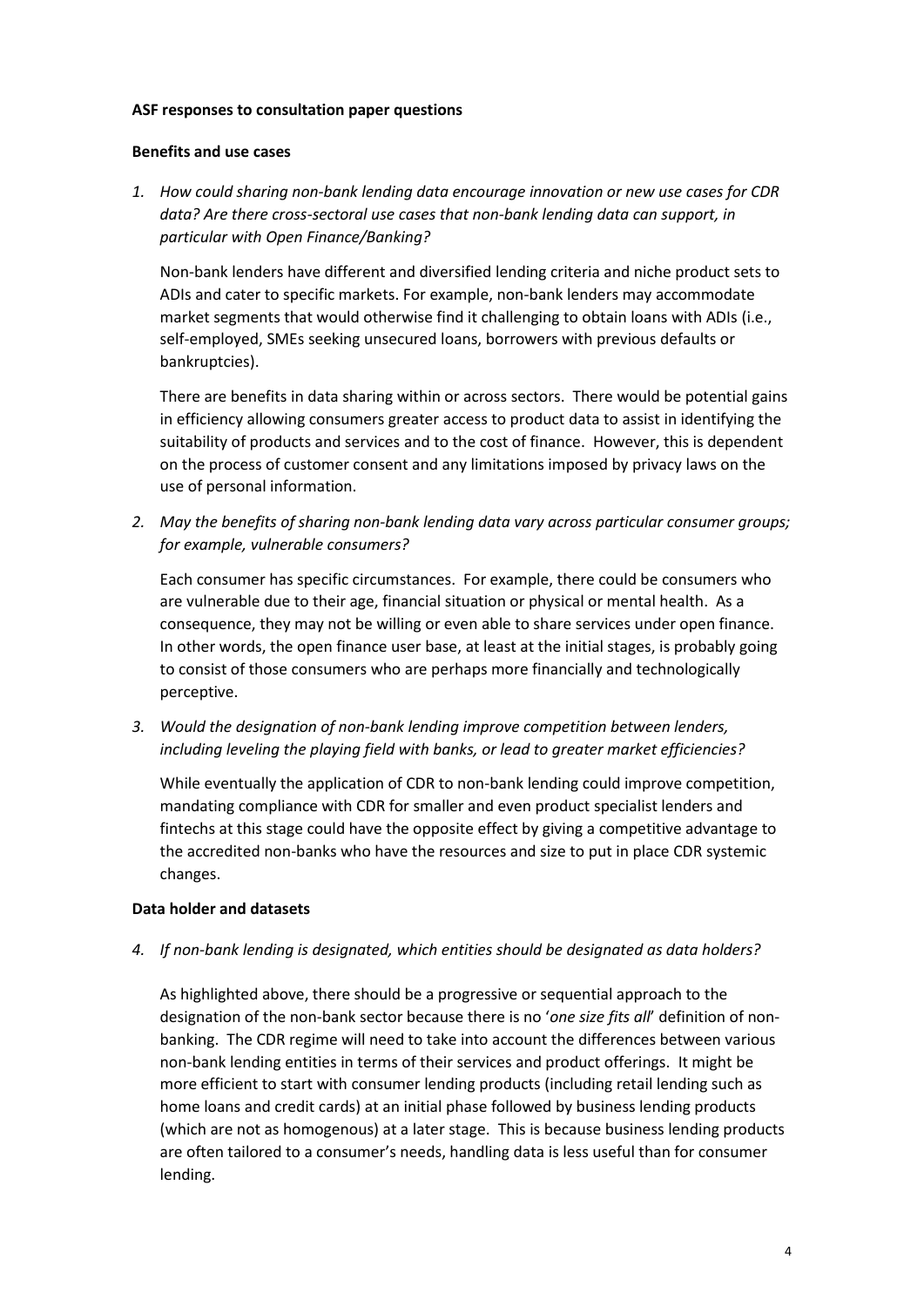*5. How should data holders be described in a designation instrument? Is there potential to leverage existing definitions (for example, the definition of 'registrable corporation' in the Collection of Data Act or 'credit facility' in the ASIC Act)?* 

These definitions are not completely suitable. As mentioned above, the ASIC Act is intended to capture entities that are in the business of providing credit while the FSCODA regime is purely for statistical reporting. Neither definition completely defines the nonbank lending sector.

*6. Where lending is securitised or provided to a brand owner by a white labeller, does the same entity retain the legal relationship with the customer, as well as hold the data on the loan?* 

See comments above on page 3 under paragraph 4.

*7. Are there differences in the data held by non-banks and banks that would require adapting the rules and standards that apply to banks so that those rules and standards would apply to non-bank lenders? If so, why?*

Many non-bank lenders provide lending products which are structured differently to banks and consequently collect and assess different data. Due to variability of products and services offered by non-banks, Government should undertake specific analysis across the range of non-bank lending products.

*8. Are there products offered by non-bank lenders that aren't covered by the existing rules and standards applying to banking data in the CDR? Are there CDR rules and standards that apply to banking data that warrant exclusion for non-bank lenders?*

Only where there are common products between banks and non-banks should such products be subject to the same rules and standards.

*9. Are there any government-held datasets that would be complementary to privately held datasets and could support possible use cases in non-bank lending?*

In terms of hardship cases, access to ATO or other Government held datasets that demonstrate a customer's payment or financial situation would be valuable. This would help assessing self-employed and PAYG individuals as part of the loan income verification process.

*10. What is the level of standardisation across products within business finance? Are there key datasets that are common across different types of business finance products that could be usefully compared? What are the key attributes of a product that would be useful for comparison services?*

As highlighted above, there are many non-bank lending products (particularly non retail or business related products) which are not standard across lenders and therefore difficult to compare. For lenders in the SME sector products can include secured and unsecured loans, short or medium term loans and loans secured by multiple pieces of collateral and director guarantees.

## **Privacy considerations and intellectual property**

*11. Are there privacy concerns specific to non-bank lending that should be taken into account when considering the designation of the sector?*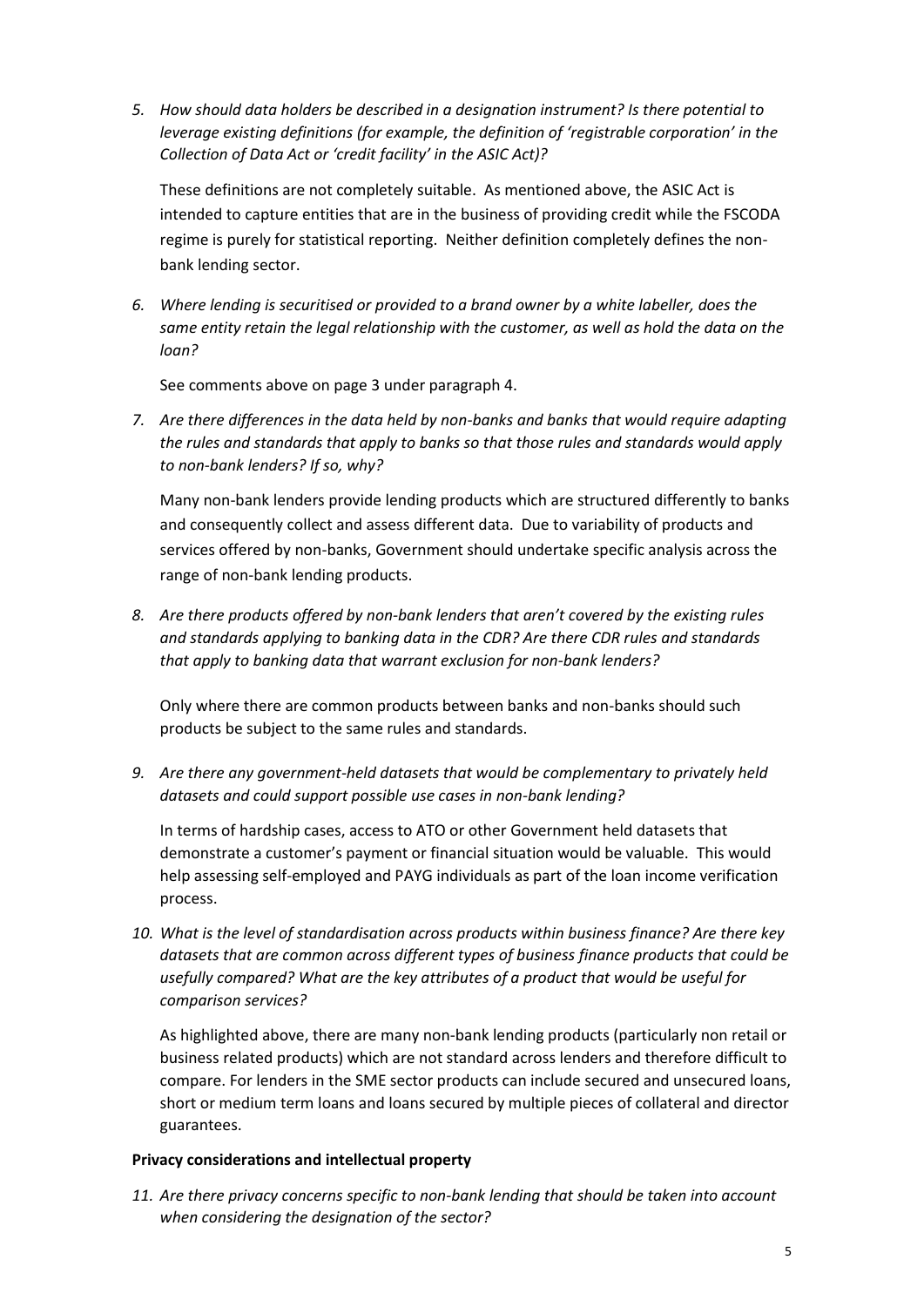We are not aware of any privacy concerns at this stage.

*12. Do you consider the existing privacy risk mitigation requirements contained in the banking rules and standards are appropriate to manage the privacy impacts of sharing non-bank lending data?*

Although the consent-based regime in open finance is reasonable, our members have not yet considered the specific banking rules and standards. We would welcome further engagement on this.

*13. Are there other examples of materially enhanced information specific to the non-bank lending industry?*

Our members have not yet considered this. We would welcome further engagement on this.

## **Regulatory burden and cost considerations**

*14. Feedback is sought on the potential costs or regulatory burden implications across the spectrum of potential data holders and scope of product types and datasets that could be captured.*

Our members have not yet considered the potential costs and regulatory burden of CDR implementation to their organisations in detail. It is our understanding that CDR implementation in the banking sector continues to be complex and costly despite the significant resources available to ADIs. It would assist the non-banks if Government could provide some initial guidance on the relevant factors and associated costs incurred by ADIs for both data holder and data recipient components. This will enable non-banks to determine which data can be provided and the technical complexity of providing data sets. Government should be mindful that non-banks are economically sensitive to complex accreditation and compliance requirements.

It is suggested that data capture should only be forward looking to avoid the significant cost and time to manipulate historical data.

We would welcome further consultation on the regulatory burden of CDR compliance.

*15. What datasets would cost more for a data holder to share securely, and why?*

Our members have not yet considered this. We would welcome further engagement on this.

*16. Which entities, defined either by size or product offering, would be less suitable for CDR data holder obligations from a cost or technological sophistication point of view, and why?*

As mentioned above, we are of the view that organisational size and the years of operation among non-bank lenders should be a threshold to CDR compliance. CDR should not be an unnecessary burden or barrier to entry for new competitors or innovators. Government needs to ensure that the cost of CDR implementation does not outweigh the benefits. Therefore, a staged approach based on an organisation and customer product